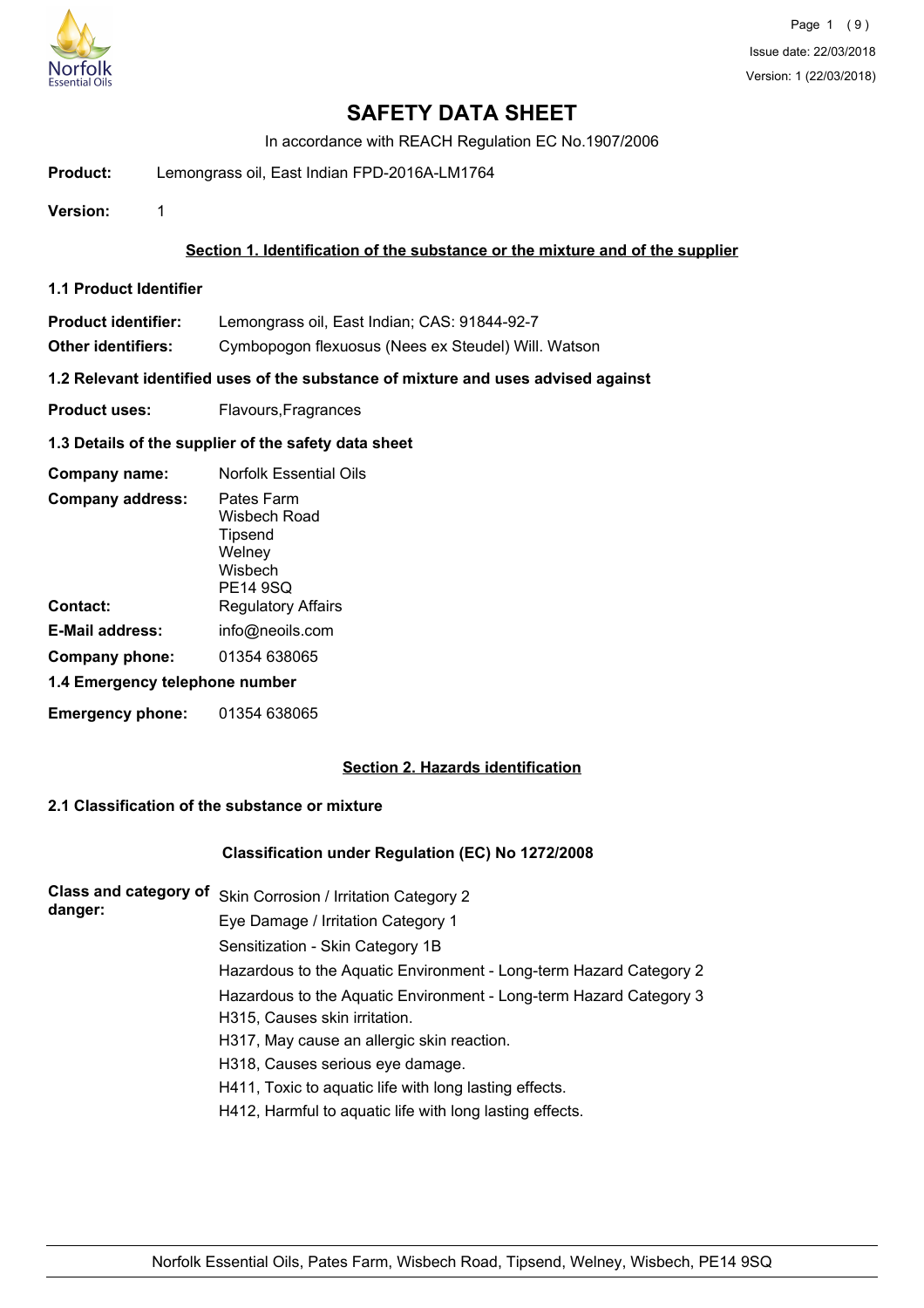

In accordance with REACH Regulation EC No.1907/2006

- **Product:** Lemongrass oil, East Indian FPD-2016A-LM1764
- **Version:** 1

**2.2 Label elements**

|                                     | Classification under Regulation (EC) No 1272/2008                                                                                                                                                                                                                                                                                                                                                                                                                                                                                                                                                                                                                                                                                                                                                                                                                            |
|-------------------------------------|------------------------------------------------------------------------------------------------------------------------------------------------------------------------------------------------------------------------------------------------------------------------------------------------------------------------------------------------------------------------------------------------------------------------------------------------------------------------------------------------------------------------------------------------------------------------------------------------------------------------------------------------------------------------------------------------------------------------------------------------------------------------------------------------------------------------------------------------------------------------------|
| Signal word:                        | Danger                                                                                                                                                                                                                                                                                                                                                                                                                                                                                                                                                                                                                                                                                                                                                                                                                                                                       |
| <b>Hazard statements:</b>           | H315, Causes skin irritation.<br>H317, May cause an allergic skin reaction.<br>H318, Causes serious eye damage.<br>H411, Toxic to aquatic life with long lasting effects.<br>H412, Harmful to aquatic life with long lasting effects.                                                                                                                                                                                                                                                                                                                                                                                                                                                                                                                                                                                                                                        |
| M factor:                           | None                                                                                                                                                                                                                                                                                                                                                                                                                                                                                                                                                                                                                                                                                                                                                                                                                                                                         |
| Supplemental<br>Information:        | None                                                                                                                                                                                                                                                                                                                                                                                                                                                                                                                                                                                                                                                                                                                                                                                                                                                                         |
| <b>Precautionary</b><br>statements: | P261, Avoid breathing vapour or dust.<br>P264, Wash hands and other contacted skin thoroughly after handling.<br>P272, Contaminated work clothing should not be allowed out of the workplace.<br>P273, Avoid release to the environment.<br>P280, Wear protective gloves/eye protection/face protection.<br>P302/352, IF ON SKIN: Wash with plenty of soap and water.<br>P305/351/338, IF IN EYES: Rinse cautiously with water for several minutes. Remove contact<br>lenses, if present and easy to do. Continue rinsing.<br>P310, Immediately call a POISON CENTER or doctor/physician.<br>P333/313, If skin irritation or rash occurs: Get medical advice/attention.<br>P362, Take off contaminated clothing and wash before reuse.<br>P391, Collect spillage.<br>P501, Dispose of contents/container to approved disposal site, in accordance with local<br>regulations. |
| Pictograms:                         |                                                                                                                                                                                                                                                                                                                                                                                                                                                                                                                                                                                                                                                                                                                                                                                                                                                                              |
| <b>Other hazards:</b>               | None                                                                                                                                                                                                                                                                                                                                                                                                                                                                                                                                                                                                                                                                                                                                                                                                                                                                         |
|                                     | Section 3. Composition / information on ingredients                                                                                                                                                                                                                                                                                                                                                                                                                                                                                                                                                                                                                                                                                                                                                                                                                          |
| 3.1 Substances                      |                                                                                                                                                                                                                                                                                                                                                                                                                                                                                                                                                                                                                                                                                                                                                                                                                                                                              |

**Product identifier:** Lemongrass oil, East Indian; CAS: 91844-92-7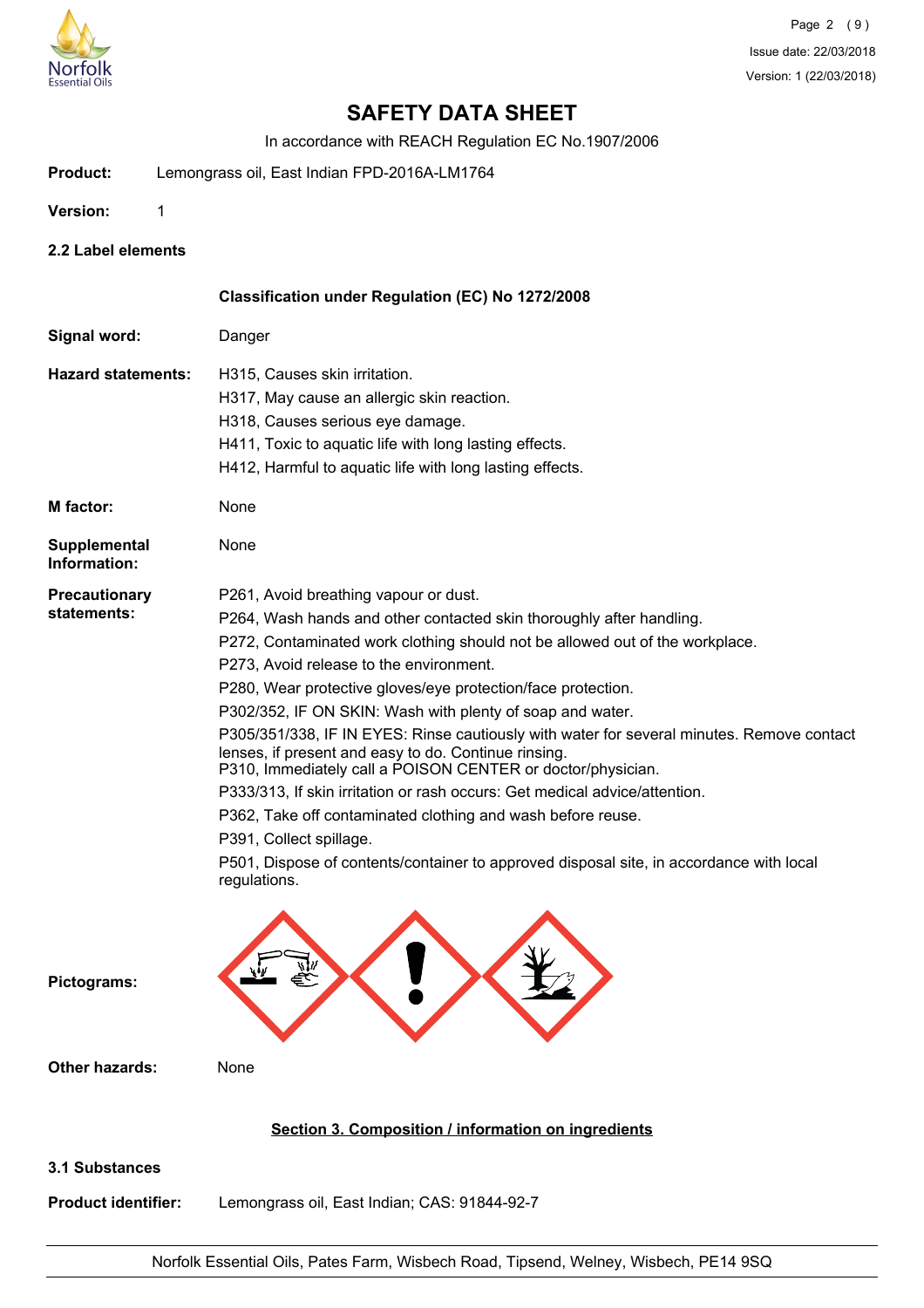

In accordance with REACH Regulation EC No.1907/2006

**Product:** Lemongrass oil, East Indian FPD-2016A-LM1764

**Version:** 1

### **Contains:**

| <b>Name</b>                          | <b>CAS</b> | EC.       | <b>REACH Registration</b><br>No. | %       | <b>Classification for</b><br>(CLP) 1272/2008                             |
|--------------------------------------|------------|-----------|----------------------------------|---------|--------------------------------------------------------------------------|
| <b>Citral</b>                        | 5392-40-5  | 226-394-6 |                                  | 50-100% | SCI 2-EDI 2-SS 1B;<br>H315-H317-H319.-                                   |
| lGeraniol                            | 106-24-1   | 203-377-1 |                                  | 1-<5%   | ISCI 2-EDI 1-SS 1:<br>H315-H317-H318.-                                   |
| Geranyl acetate                      | 105-87-3   | 203-341-5 |                                  | 1-<5%   | ISCI 2-SS 1B-EH C3:<br>H315-H317-H412.-                                  |
| <b>I</b> I-Limonene                  | 5989-54-8  | 227-815-6 |                                  | 1-<5%   | FL 3-SCI 2-SS 1B-AH<br>1-EH A1-EH C1: H226-<br>H304-H315-H317-<br>H410 - |
| Ilsocitral #3                        | UKNOWN     |           |                                  | 1-<5%   | EDI 2-SS 1B-EH C3:<br>H317-H319-H412.-                                   |
| 6-Methyl-5-hepten-2-<br><b>l</b> one | 110-93-0   | 203-816-7 |                                  | 1-<5%   | FL 3.H226.-                                                              |
| beta-Caryophyllene                   | 87-44-5    | 201-746-1 |                                  | 1-<5%   | SS 1B-AH 1;H304-<br>H317.-                                               |
| <b>I</b> lsocitral #2                | 72203-98-6 |           |                                  | 1-<5%   | EDI 2-SS 1B-EH C3:<br>H317-H319-H412,-                                   |
| Camphene                             | 79-92-5    | 201-234-8 |                                  | 1-<5%   | IFL 3-FS 2-EH A1-EH<br>C1,H226-H228-H410,-                               |
| <b>I</b> Linalool                    | 78-70-6    | 201-134-4 |                                  | 1-<5%   | SCI 2-EDI 2-SS 1B;<br>H315-H317-H319.-                                   |

## **Section 4. First-aid measures**

## **4.1 Description of first aid measures**

IF ON SKIN: Wash with plenty of soap and water.

IF IN EYES: Rinse cautiously with water for several minutes. Remove contact lenses, if present and easy to do. Continue rinsing.

Immediately call a POISON CENTER or doctor/physician.

# **4.2 Most important symptoms and effects, both acute and delayed**

Causes skin irritation.

May cause an allergic skin reaction.

Causes serious eye damage.

# **4.3 Indication of any immediate medical attention and special treatment needed**

None expected, see Section 4.1 for further information.

# **SECTION 5: Firefighting measures**

# **5.1 Extinguishing media**

Suitable media: Carbon dioxide, Dry chemical, Foam.

# **5.2 Special hazards arising from the substance or mixture**

In case of fire, may be liberated: Carbon monoxide, Unidentified organic compounds.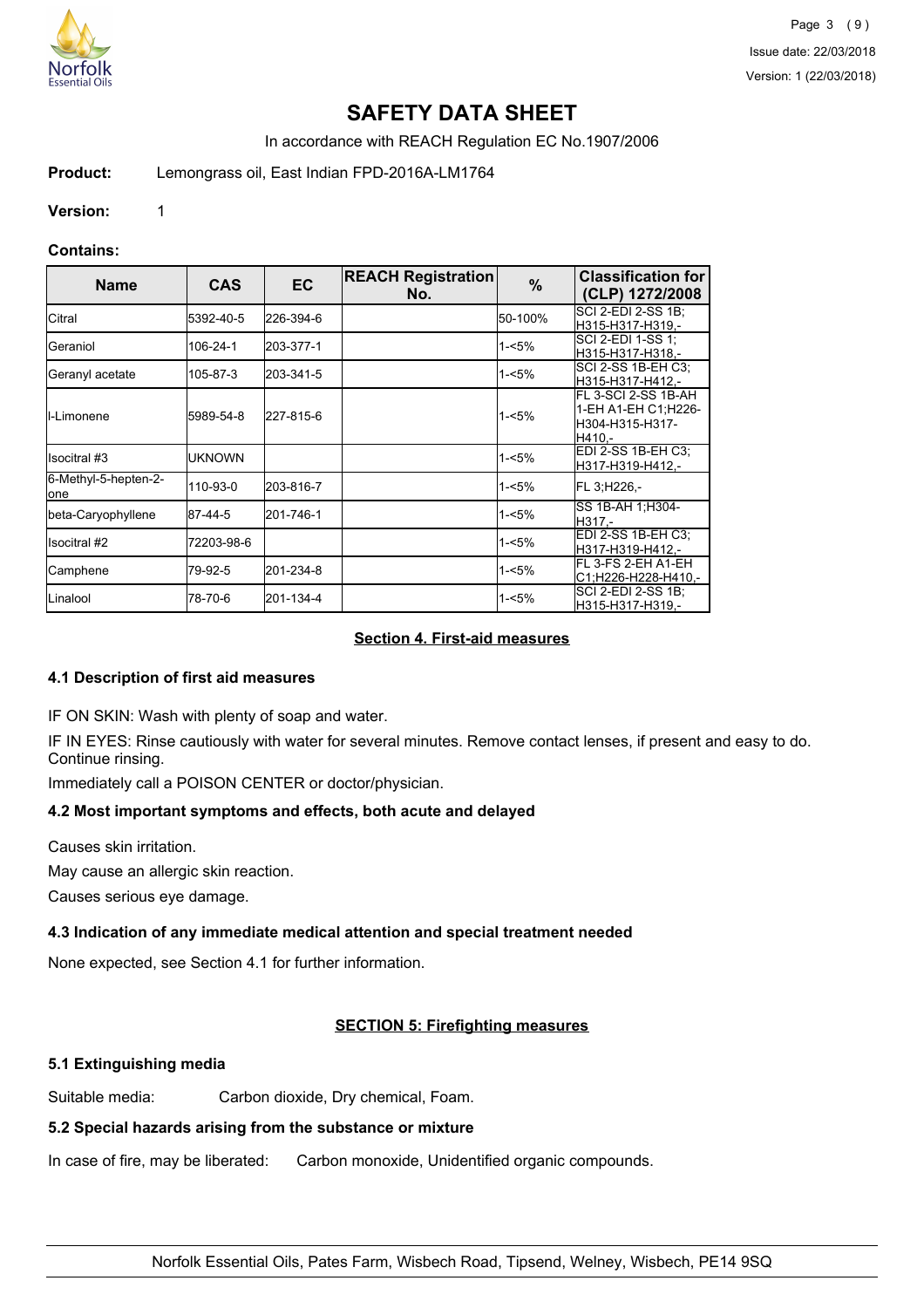

In accordance with REACH Regulation EC No.1907/2006

**Product:** Lemongrass oil, East Indian FPD-2016A-LM1764

**Version:** 1

**5.3 Advice for fire fighters:**

In case of insufficient ventilation, wear suitable respiratory equipment.

#### **Section 6. Accidental release measures**

#### **6.1 Personal precautions, protective equipment and emergency procedures:**

Avoid inhalation. Avoid contact with skin and eyes. See protective measures under Section 7 and 8.

#### **6.2 Environmental precautions:**

Keep away from drains, surface and ground water, and soil.

#### **6.3 Methods and material for containment and cleaning up:**

Remove ignition sources. Provide adequate ventilation. Avoid excessive inhalation of vapours. Contain spillage immediately by use of sand or inert powder. Dispose of according to local regulations.

### **6.4 Reference to other sections:**

Also refer to sections 8 and 13.

## **Section 7. Handling and storage**

#### **7.1 Precautions for safe handling:**

Keep away from heat, sparks, open flames and hot surfaces. - No smoking. Use personal protective equipment as required. Use in accordance with good manufacturing and industrial hygiene practices. Use in areas with adequate ventilation Do not eat, drink or smoke when using this product.

#### **7.2 Conditions for safe storage, including any incompatibilities:**

Store in a well-ventilated place. Keep container tightly closed. Keep cool. Ground/bond container and receiving equipment. Use explosion-proof electrical, ventilating and lighting equipment. Use only non-sparking tools. Take precautionary measures against static discharge.

#### **7.3 Specific end use(s):**

Flavours,Fragrances: Use in accordance with good manufacturing and industrial hygiene practices.

# **Section 8. Exposure controls/personal protection**

# **8.1 Control parameters**

Workplace exposure limits: Not Applicable

# **8.2 Exposure Controls**

## **Eye / Skin Protection**

Wear protective gloves/eye protection/face protection

# **Respiratory Protection**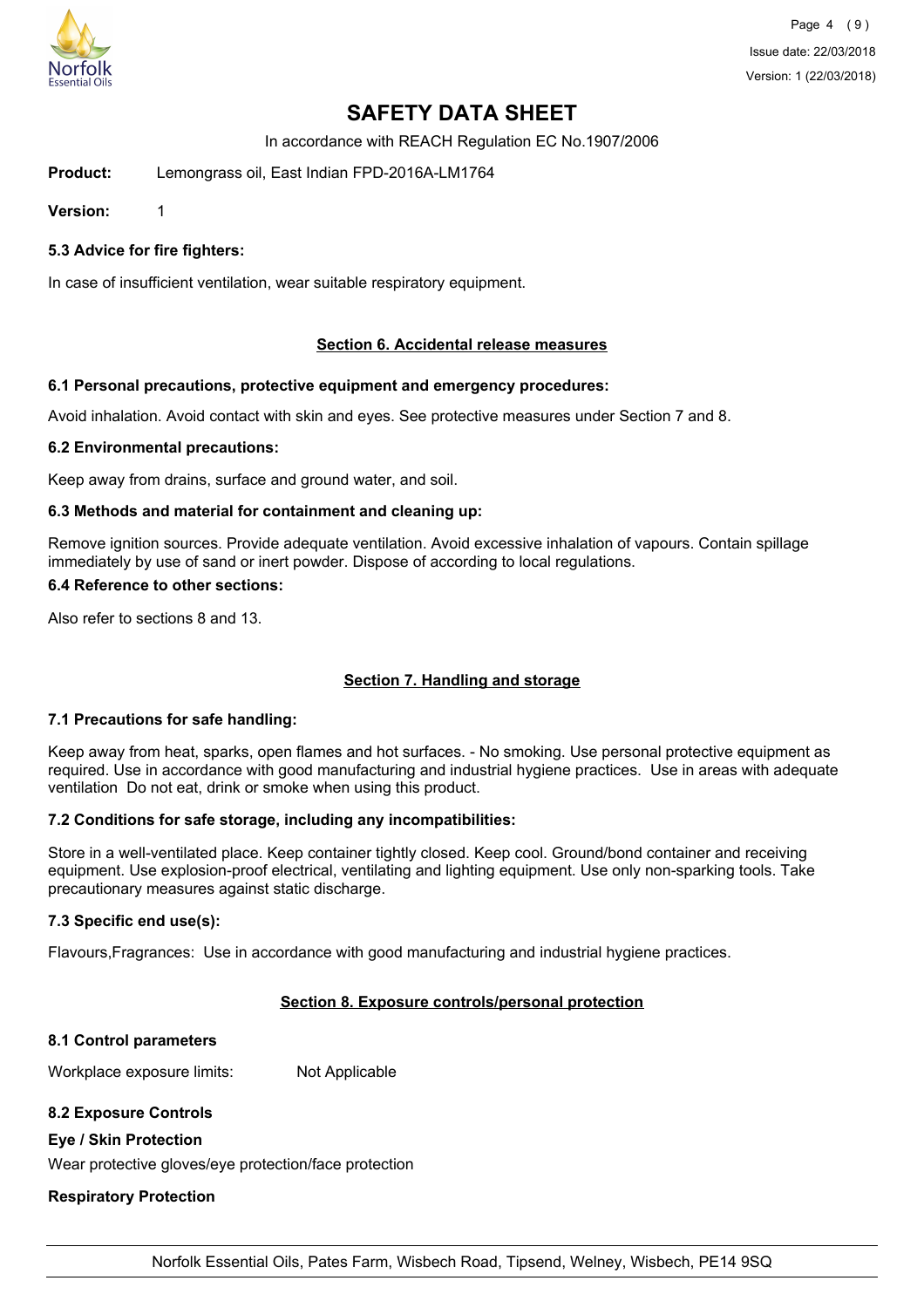

In accordance with REACH Regulation EC No.1907/2006

**Product:** Lemongrass oil, East Indian FPD-2016A-LM1764

#### **Version:** 1

Under normal conditions of use and where adequate ventilation is available to prevent build up of excessive vapour, this material should not require special engineering controls. However, in conditions of high or prolonged use, or high temperature or other conditions which increase exposure, the following engineering controls can be used to minimise exposure to personnel: a) Increase ventilation of the area with local exhaust ventilation. b) Personnel can use an approved, appropriately fitted respirator with organic vapour cartridge or canisters and particulate filters. c) Use closed systems for transferring and processing this material.

Also refer to Sections 2 and 7.

#### **Section 9. Physical and chemical properties**

#### **9.1 Information on basic physical and chemical properties**

| Appearance:                                   | Not determined                               |
|-----------------------------------------------|----------------------------------------------|
| Odour:                                        | Not determined                               |
| <b>Odour threshold:</b>                       | Not determined                               |
| pH:                                           | Not determined                               |
| Melting point / freezing point:               | Not determined                               |
| Initial boiling point / range:                | Not determined                               |
| Flash point:                                  | 71 °C                                        |
| <b>Evaporation rate:</b>                      | Not determined                               |
| Flammability (solid, gas):                    | Not determined                               |
| Upper/lower flammability or explosive limits: | Product does not present an explosion hazard |
| Vapour pressure:                              | Not determined                               |
| <b>Vapour density:</b>                        | Not determined                               |
| <b>Relative density:</b>                      | Not determined                               |
| Solubility(ies):                              | Not determined                               |
| Partition coefficient: n-octanol/water:       | Not determined                               |
| Auto-ignition temperature:                    | Not determined                               |
| <b>Decomposition temperature:</b>             | Not determined                               |
| <b>Viscosity:</b>                             | Not determined                               |
| <b>Explosive properties:</b>                  | Not expected                                 |
| <b>Oxidising properties:</b>                  | Not expected                                 |
|                                               |                                              |

**9.2 Other information:** None available

#### **Section 10. Stability and reactivity**

#### **10.1 Reactivity:**

Presents no significant reactivity hazard, by itself or in contact with water.

## **10.2 Chemical stability:**

Good stability under normal storage conditions.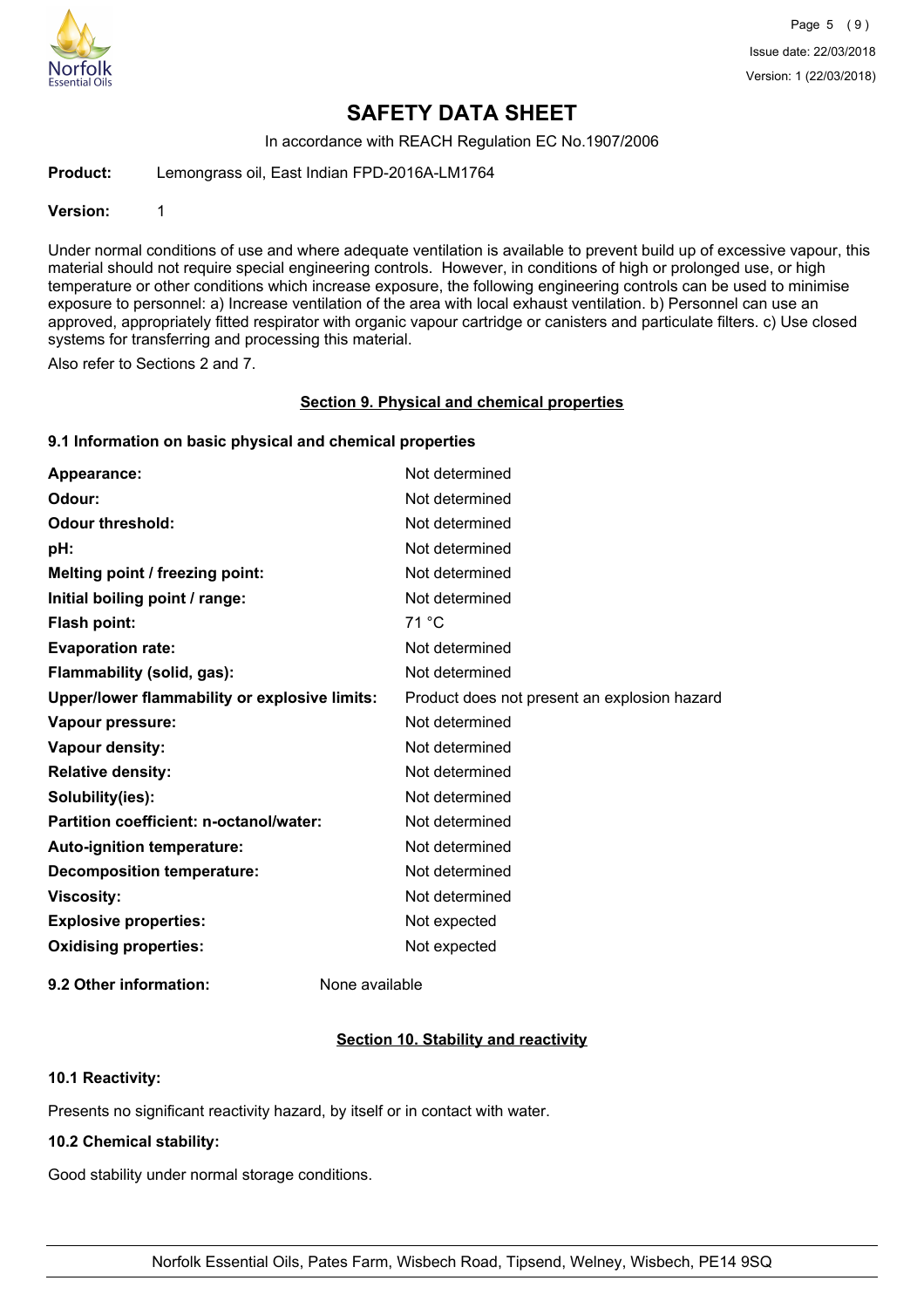

In accordance with REACH Regulation EC No.1907/2006

**Product:** Lemongrass oil, East Indian FPD-2016A-LM1764

**Version:** 1

**10.3 Possibility of hazardous reactions:**

Not expected under normal conditions of use.

#### **10.4 Conditions to avoid:**

Avoid extreme heat.

#### **10.5 Incompatible materials:**

Avoid contact with strong acids, alkalis or oxidising agents.

#### **10.6 Hazardous decomposition products:**

Not expected.

#### **Section 11. Toxicological information**

### **11.1 Information on toxicological effects**

| <b>Acute Toxicity:</b>                    | Based on available data the classification criteria are not met. |
|-------------------------------------------|------------------------------------------------------------------|
| <b>Acute Toxicity Oral</b>                | >5000                                                            |
| <b>Acute Toxicity Dermal</b>              | 2885                                                             |
| <b>Acute Toxicity Inhalation</b>          | Not Available                                                    |
| <b>Skin corrosion/irritation:</b>         | Skin Corrosion / Irritation Category 2                           |
| Serious eye damage/irritation:            | Eye Damage / Irritation Category 1                               |
| <b>Respiratory or skin sensitisation:</b> | Sensitization - Skin Category 1B                                 |
| Germ cell mutagenicity:                   | Based on available data the classification criteria are not met. |
| <b>Carcinogenicity:</b>                   | Based on available data the classification criteria are not met. |
| <b>Reproductive toxicity:</b>             | Based on available data the classification criteria are not met. |
| <b>STOT-single exposure:</b>              | Based on available data the classification criteria are not met. |
| <b>STOT-repeated exposure:</b>            | Based on available data the classification criteria are not met. |
| <b>Aspiration hazard:</b>                 | Based on available data the classification criteria are not met. |

## **Information about hazardous ingredients in the mixture** Not Applicable

Refer to Sections 2 and 3 for additional information.

### **Section 12. Ecological information**

### **12.1 Toxicity:**

| Toxic to aquatic life with long lasting effects.   |               |  |
|----------------------------------------------------|---------------|--|
| Harmful to aquatic life with long lasting effects. |               |  |
| 12.2 Persistence and degradability:                | Not available |  |
| 12.3 Bioaccumulative potential:<br>Not available   |               |  |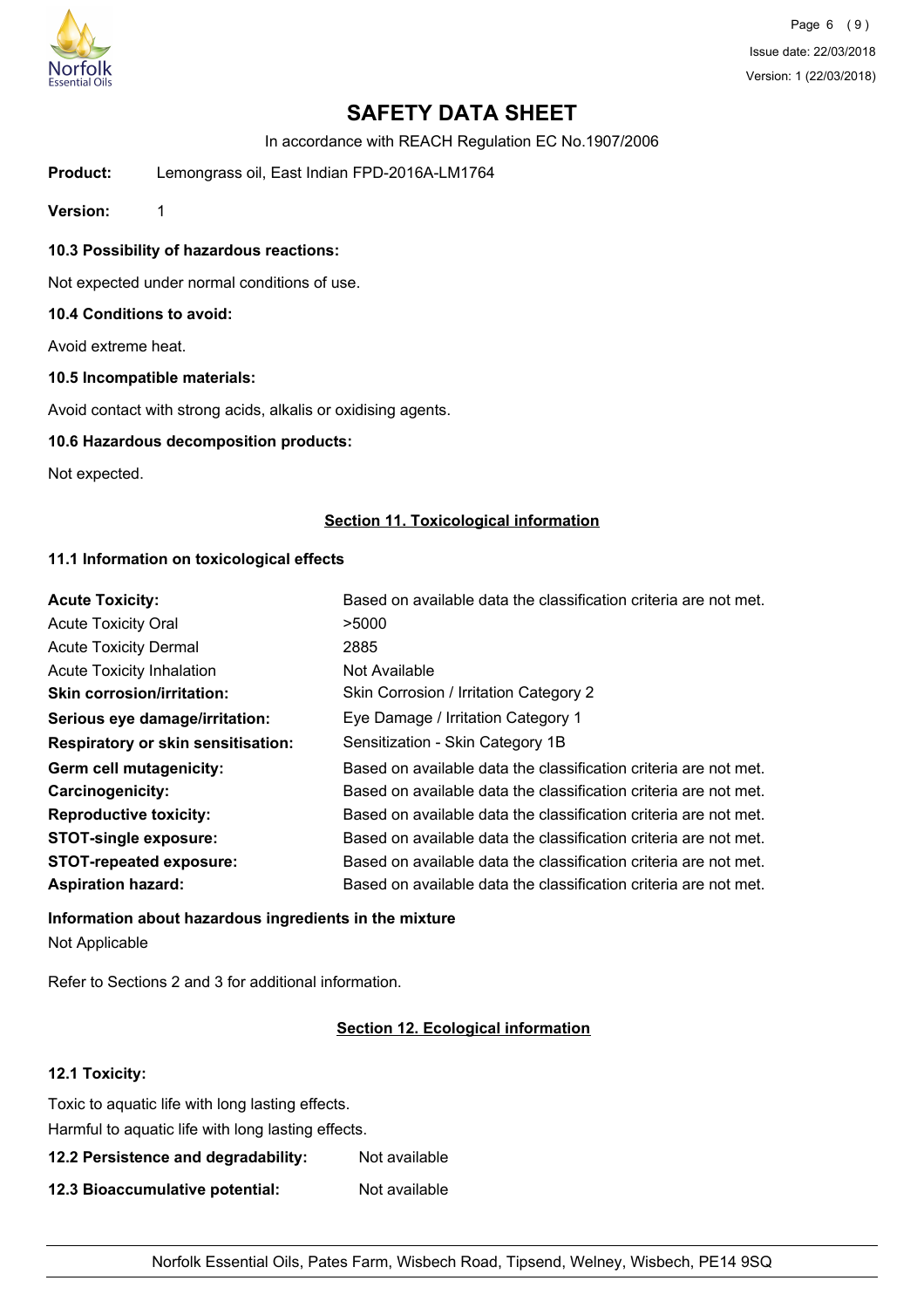

In accordance with REACH Regulation EC No.1907/2006

**Product:** Lemongrass oil, East Indian FPD-2016A-LM1764

**Version:** 1

**12.4 Mobility in soil:** Not available

#### **12.5 Results of PBT and vPvB assessment:**

This substance does not meet the PBT/vPvB criteria of REACH, annex XIII.

**12.6 Other adverse effects:** Not available

#### **Section 13. Disposal considerations**

#### **13.1 Waste treatment methods:**

Dispose of in accordance with local regulations. Avoid disposing into drainage systems and into the environment. Empty containers should be taken to an approved waste handling site for recycling or disposal.

#### **Section 14. Transport information**

| 14.1 UN number:                    | Not classified                                                                 |
|------------------------------------|--------------------------------------------------------------------------------|
| 14.2 UN Proper Shipping Name:      | Not classified                                                                 |
| 14.3 Transport hazard class(es):   | Not classified                                                                 |
| <b>Sub Risk:</b>                   | Not classified                                                                 |
| 14.4. Packing Group:               | Not classified                                                                 |
| <b>14.5 Environmental hazards:</b> | This is an environmentally hazardous substance.                                |
| 14.6 Special precautions for user: | None additional                                                                |
|                                    | 14.7 Transport in bulk seconding to Anney II of MADDOI 72/70 and the IDC Code: |

**14.7 Transport in bulk according to Annex II of MARPOL73/78 and the IBC Code:**

Not classified

## **Section 15. Regulatory information**

#### **15.1 Safety, health and environmental regulations/legislation specific for the substance or mixture**

Water Hazard Class (WGK): 3

#### **15.2 Chemical Safety Assessment**

A Chemical Safety Assessment has not been carried out for this product.

#### **Section 16. Other information**

| <b>Abbreviation</b>             | <b>Meaning</b>                                                               |
|---------------------------------|------------------------------------------------------------------------------|
| Key to abbreviations:           |                                                                              |
| Not applicable                  |                                                                              |
| Key to revisions:               |                                                                              |
| <b>Total Fractional Values:</b> | EH C2=1.20 EH C3=12.26 SCI 2=8.79 EDI 1=1.27 EDI 2=12.03 SS 1=78.<br>00      |
| <b>Concentration % Limits:</b>  | EH C2=83.33% EH C3=8.16% SCI 2=11.38% EDI 1=78.95% EDI 2=8.31%<br>SS 1=1.28% |
|                                 |                                                                              |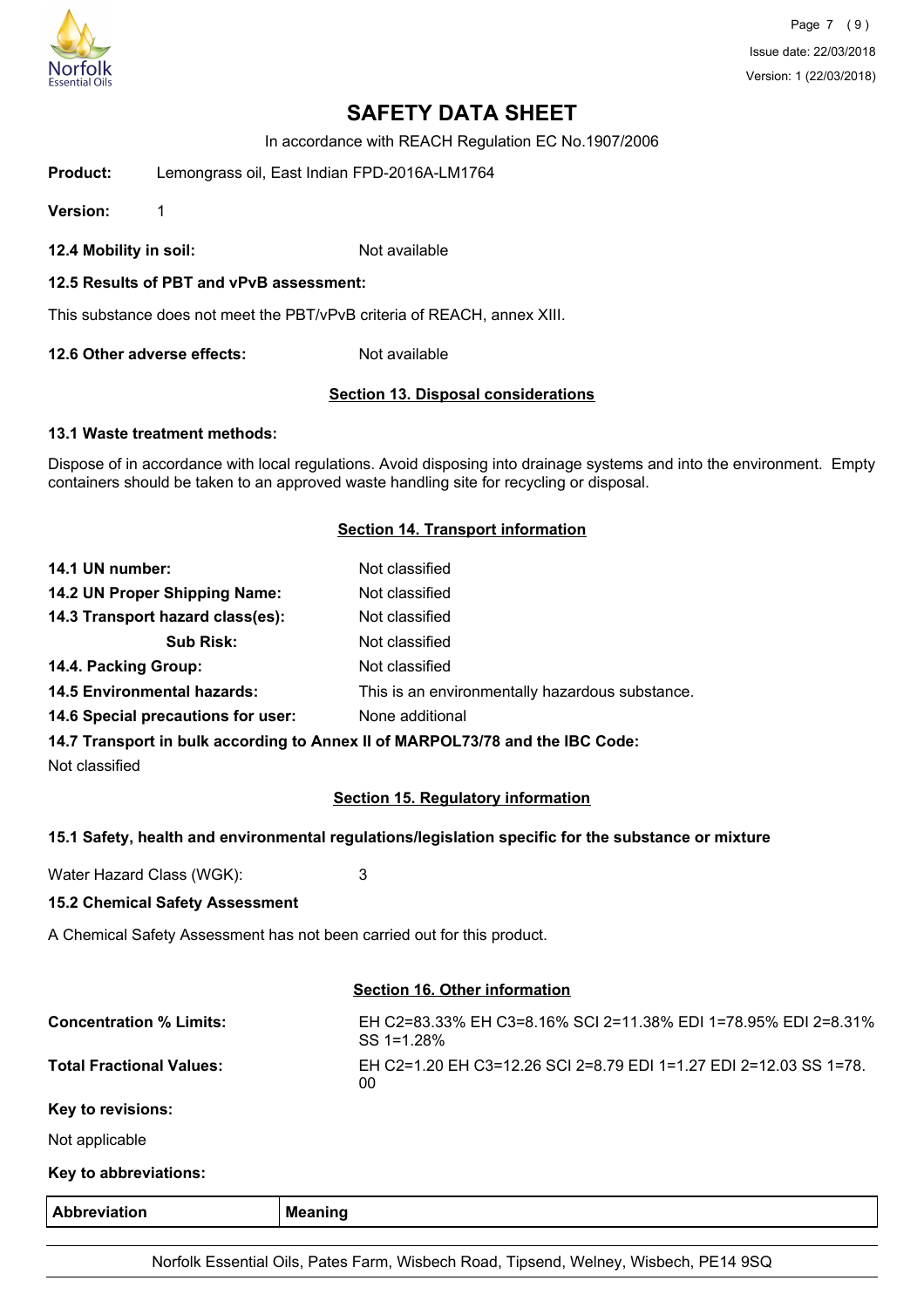

In accordance with REACH Regulation EC No.1907/2006

**Product:** Lemongrass oil, East Indian FPD-2016A-LM1764

### **Version:** 1

| AH <sub>1</sub>  | Aspiration Hazard Category 1                                                                                                              |
|------------------|-------------------------------------------------------------------------------------------------------------------------------------------|
| EDI <sub>1</sub> | Eye Damage / Irritation Category 1                                                                                                        |
| EDI <sub>2</sub> | Eye Damage / Irritation Category 2                                                                                                        |
| EH A1            | Hazardous to the Aquatic Environment - Acute Hazard Category 1                                                                            |
| EH C1            | Hazardous to the Aquatic Environment - Long-term Hazard Category 1                                                                        |
| EH <sub>C3</sub> | Hazardous to the Aquatic Environment - Long-term Hazard Category 3                                                                        |
| FL <sub>3</sub>  | Flammable Liquid, Hazard Category 3                                                                                                       |
| FS <sub>2</sub>  | Flammable Solid, Hazard Category 2                                                                                                        |
| H226             | Flammable liquid and vapour.                                                                                                              |
| H <sub>228</sub> | Flammable solid.                                                                                                                          |
| H304             | May be fatal if swallowed and enters airways.                                                                                             |
| H315             | Causes skin irritation.                                                                                                                   |
| H317             | May cause an allergic skin reaction.                                                                                                      |
| H318             | Causes serious eye damage.                                                                                                                |
| H319             | Causes serious eye irritation.                                                                                                            |
| H410             | Very toxic to aquatic life with long lasting effects.                                                                                     |
| H412             | Harmful to aquatic life with long lasting effects.                                                                                        |
| P210             | Keep away from heat, sparks, open flames and hot surfaces. - No smoking.                                                                  |
| P <sub>233</sub> | Keep container tightly closed.                                                                                                            |
| P <sub>240</sub> | Ground/bond container and receiving equipment.                                                                                            |
| P241             | Use explosion-proof electrical, ventilating and lighting equipment.                                                                       |
| P <sub>242</sub> | Use only non-sparking tools.                                                                                                              |
| P <sub>243</sub> | Take precautionary measures against static discharge.                                                                                     |
| P <sub>261</sub> | Avoid breathing vapour or dust.                                                                                                           |
| P264             | Wash hands and other contacted skin thoroughly after handling.                                                                            |
| P272             | Contaminated work clothing should not be allowed out of the workplace.                                                                    |
| P273             | Avoid release to the environment.                                                                                                         |
| P <sub>280</sub> | Wear protective gloves/eye protection/face protection.                                                                                    |
| P301/310         | IF SWALLOWED: Immediately call a POISON CENTER or doctor/physician.                                                                       |
| P302/352         | IF ON SKIN: Wash with plenty of soap and water.                                                                                           |
| P303/361/353     | IF ON SKIN (or hair): Remove/take off immediately all contaminated clothing. Rinse skin with water/shower.                                |
| P305/351/338     | IF IN EYES: Rinse cautiously with water for several minutes. Remove contact lenses, if present and easy to<br><u>do. Continue rinsing</u> |
| P310             | Immediately call a POISON CENTER or doctor/physician.                                                                                     |
| P331             | Do not induce vomiting.                                                                                                                   |
| P333/313         | If skin irritation or rash occurs: Get medical advice/attention.                                                                          |
| P337/313         | If eye irritation persists: Get medical advice/attention.                                                                                 |
| P362             | Take off contaminated clothing and wash before reuse.                                                                                     |
| P363             | Wash contaminated clothing before reuse.                                                                                                  |
| P370/378         | In case of fire: Use carbon dioxide, dry chemical, foam for extinction.                                                                   |
| P391             | Collect spillage.                                                                                                                         |
| P403/235         | Store in a well-ventilated place. Keep cool.                                                                                              |
| P405             | Store locked up.                                                                                                                          |